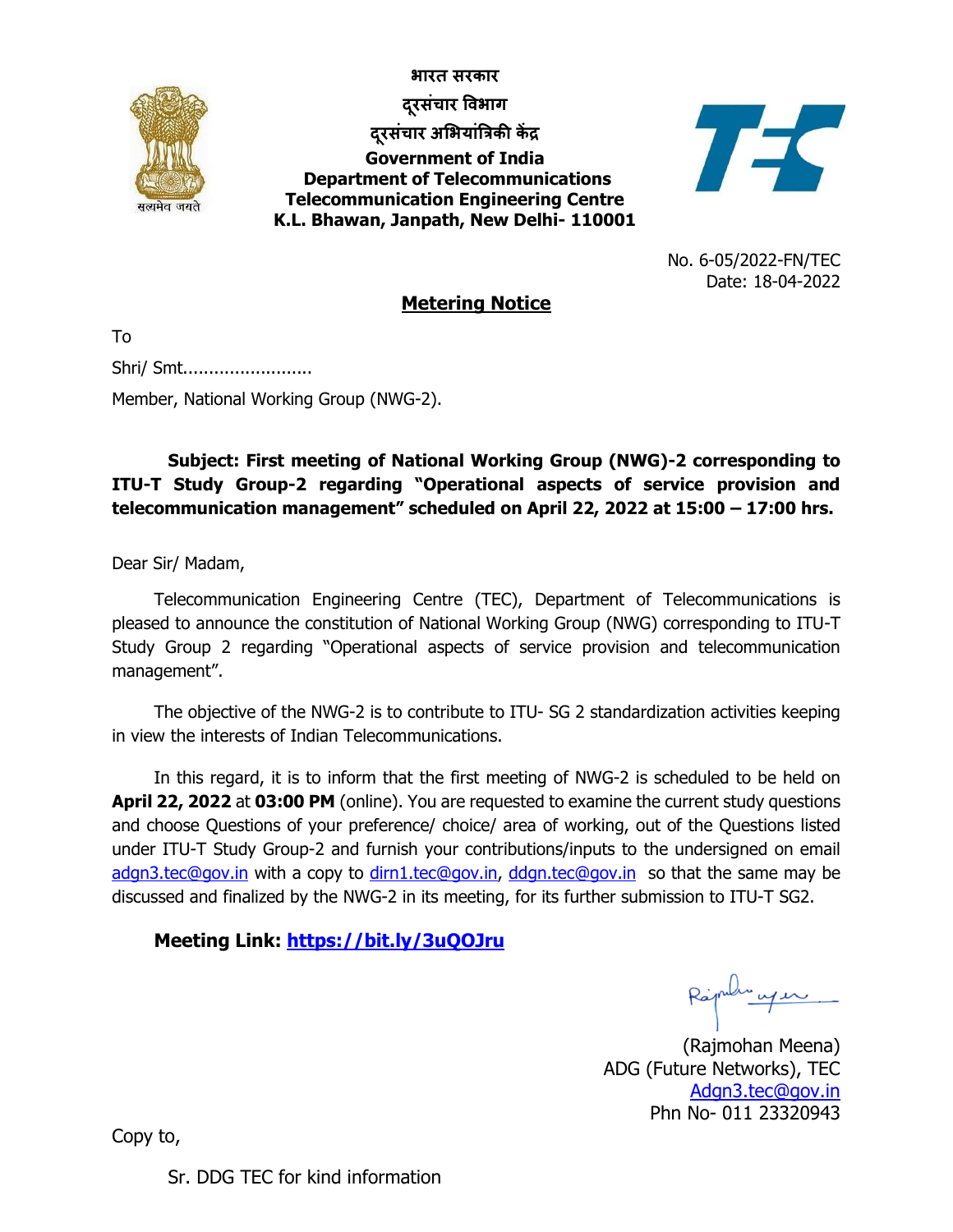## **Annexure-I**

# **List of Members of NWG-2**

| Sr.<br>No.     | <b>Name, Designation &amp; Organization</b>                   | <b>Mobile No</b> | <b>Email ID</b>                    |
|----------------|---------------------------------------------------------------|------------------|------------------------------------|
| $\mathbf{1}$   | Rajeev Kumar Tyagi, DDG(FN), TEC<br>- Chairman                | 9582577030       | Ddgn.tec@gov.in                    |
| $\overline{2}$ | Abdul Kayum, DDG(6G Technologies), TEC                        | 9868134010       | ddg6g.tec-dot@gov.in               |
| 3              | Piyush Chetiya, Director (FN), TEC<br>- Convener              | 9435000033       | dirn1.tec@gov.in                   |
| $\overline{4}$ | Tejpal Singh, Director (DS-II), DoT                           | 9818885790       | tejpal.singh70@gov.in              |
| 5              | Sumit Mishra, Director (Compliance), Gujarat LSA              |                  |                                    |
| 6              | Venkata Rama Raju Chelle, Director (6G Tech), TEC             |                  | dir6g.tec-dot@gov.in               |
| $\overline{7}$ | Sunil Gautam, Director(Social Media), DoT                     | 9968666234       | sunil.gautam@nic.in                |
| 8              | Preetika Singh, ADG (TS), TEC                                 | 8375988195       | Adetngn.tec@gov.in                 |
| 9              | Rajmohan Meena, ADG (FN), TEC                                 | 9013135530       | Adgn3.tec@gov.in                   |
| 10             | Narendra Choubey, ADG (Staff), DoT                            | $011 -$          | narendra.choubey30@gov.in          |
|                |                                                               | 23717127         |                                    |
| 11             | <b>DCPW, Ministry of Home Affairs</b>                         |                  |                                    |
|                |                                                               |                  |                                    |
|                | i) Director, DCPW                                             |                  | director.dcpw@gov.in               |
|                | ii) Dr S Vinayak, Joint Director (Comn)                       |                  | svinayak@dcpw.gov.in               |
|                | iii) R K Singh, Dy Director(CDN)                              |                  | rksingh@dcpw.gov.in                |
| 12             | <b>IIT Bombay</b>                                             | $022 -$          | mythili@iitb.ac.in                 |
|                |                                                               | 25723488/        |                                    |
|                |                                                               |                  | https://www.cse.iitb.ac.in/~myt    |
|                | Prof Mythili Vutukuru, Associate Professor, Dept of Computer  | 25767001         |                                    |
|                | Science & Engineering,                                        |                  | hili/                              |
| 13             | <b>IIT BHU</b>                                                |                  | apandey.ece@iitbhu.ac.in           |
|                |                                                               |                  | nsrajput.ece@iitbhu.ac.in          |
|                | i) Dr Amritanshu Pandey                                       |                  |                                    |
|                | ii) Dr Naveen Singh Rajput                                    |                  |                                    |
| 14             | <b>IIT Bhilai</b>                                             |                  | subhajit@iitbhilai.ac.in           |
|                |                                                               |                  |                                    |
|                | Dr Subhajit Sidhanta, Assistant Professor, Dept of EECS       |                  | https://iitbhilai.ac.in/index.php? |
|                |                                                               |                  | pid=subhajit                       |
| 15             | <b>IIT Ropar</b>                                              |                  |                                    |
|                |                                                               |                  |                                    |
|                | Dr. Balwinder Singh Sodhi, Associate Professor, Department of |                  | sodhi@iitrpr.ac.in                 |
|                | Computer Science and Engineering                              |                  |                                    |
| 16             | <b>National Disaster Management Authority (NDMA)</b>          |                  |                                    |